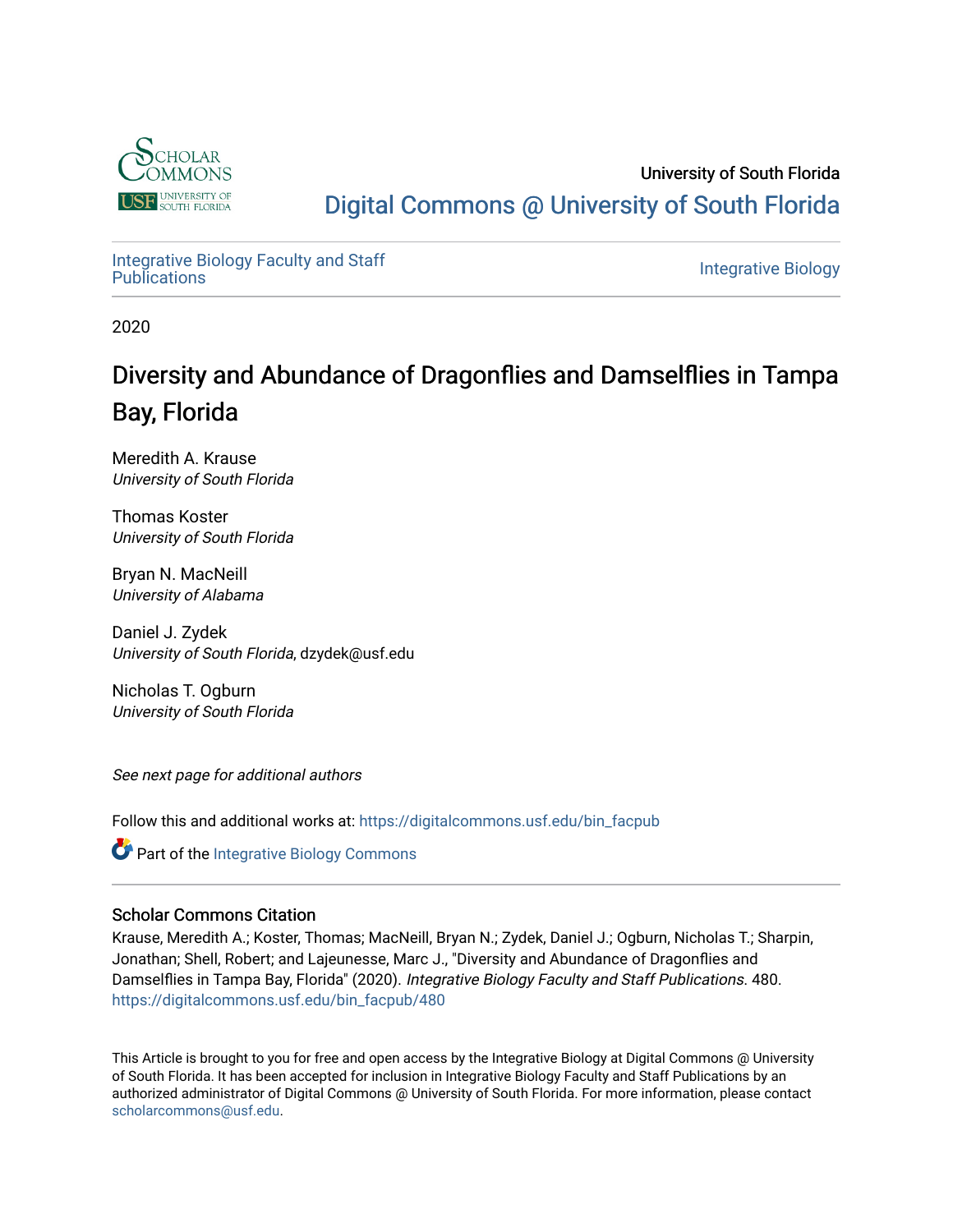#### Authors

Meredith A. Krause, Thomas Koster, Bryan N. MacNeill, Daniel J. Zydek, Nicholas T. Ogburn, Jonathan Sharpin, Robert Shell, and Marc J. Lajeunesse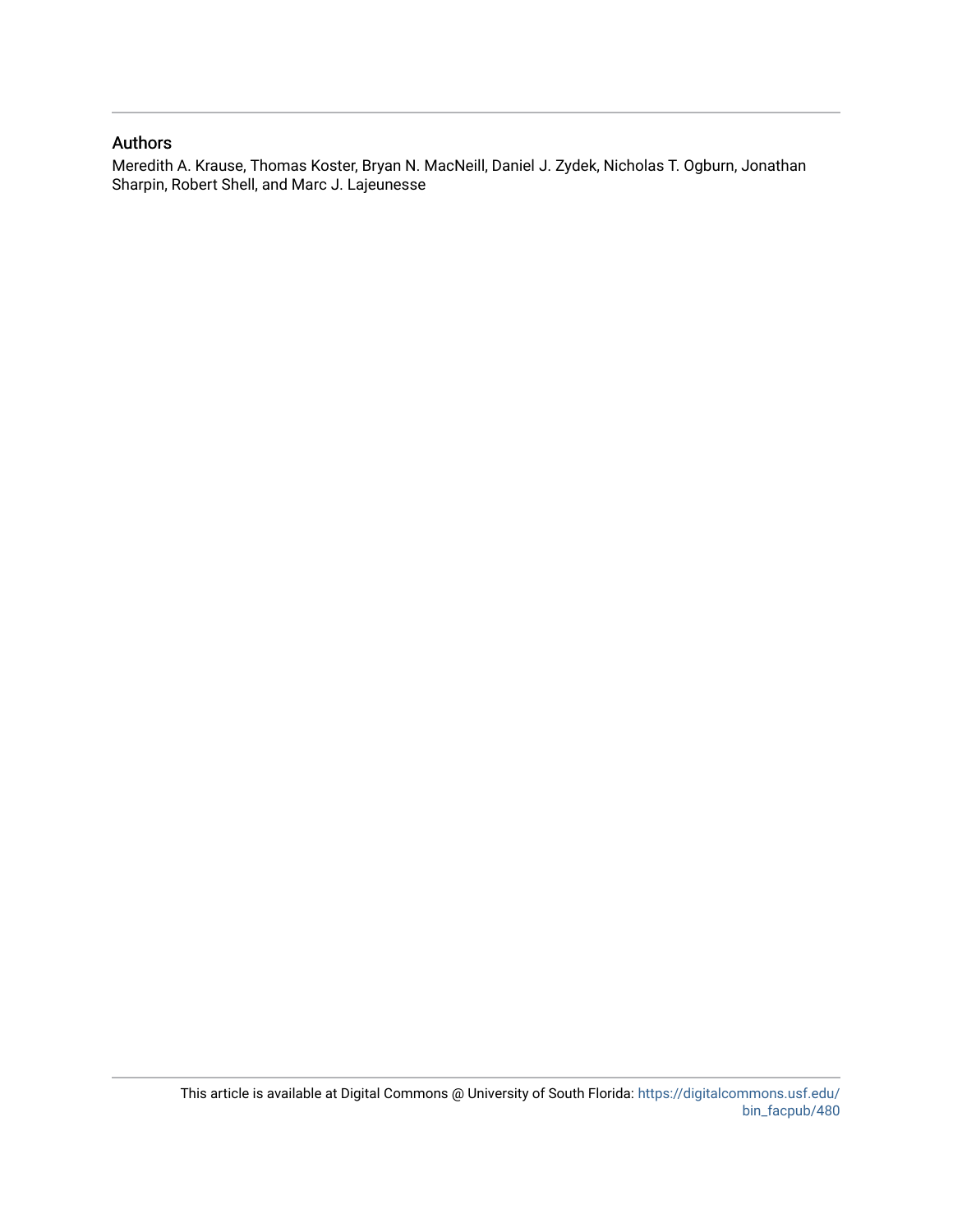

# **Diversity and Abundance of Dragonflies and Damselflies in Tampa Bay, Florida**

Authors: Krause, Meredith A., Koster, Thomas, MacNeill, Bryan N., Zydek, Daniel J., Ogburn, Nicholas T., et al.

Source: Florida Entomologist, 103(3) : 392-396

Published By: Florida Entomological Society

URL: https://doi.org/10.1653/024.103.0312

BioOne Complete (complete.BioOne.org) is a full-text database of 200 subscribed and open-access titles in the biological, ecological, and environmental sciences published by nonprofit societies, associations, museums, institutions, and presses.

Your use of this PDF, the BioOne Complete website, and all posted and associated content indicates your acceptance of BioOne's Terms of Use, available at www.bioone.org/terms-of-use.

Usage of BioOne Complete content is strictly limited to personal, educational, and non - commercial use. Commercial inquiries or rights and permissions requests should be directed to the individual publisher as copyright holder.

BioOne sees sustainable scholarly publishing as an inherently collaborative enterprise connecting authors, nonprofit publishers, academic institutions, research libraries, and research funders in the common goal of maximizing access to critical research.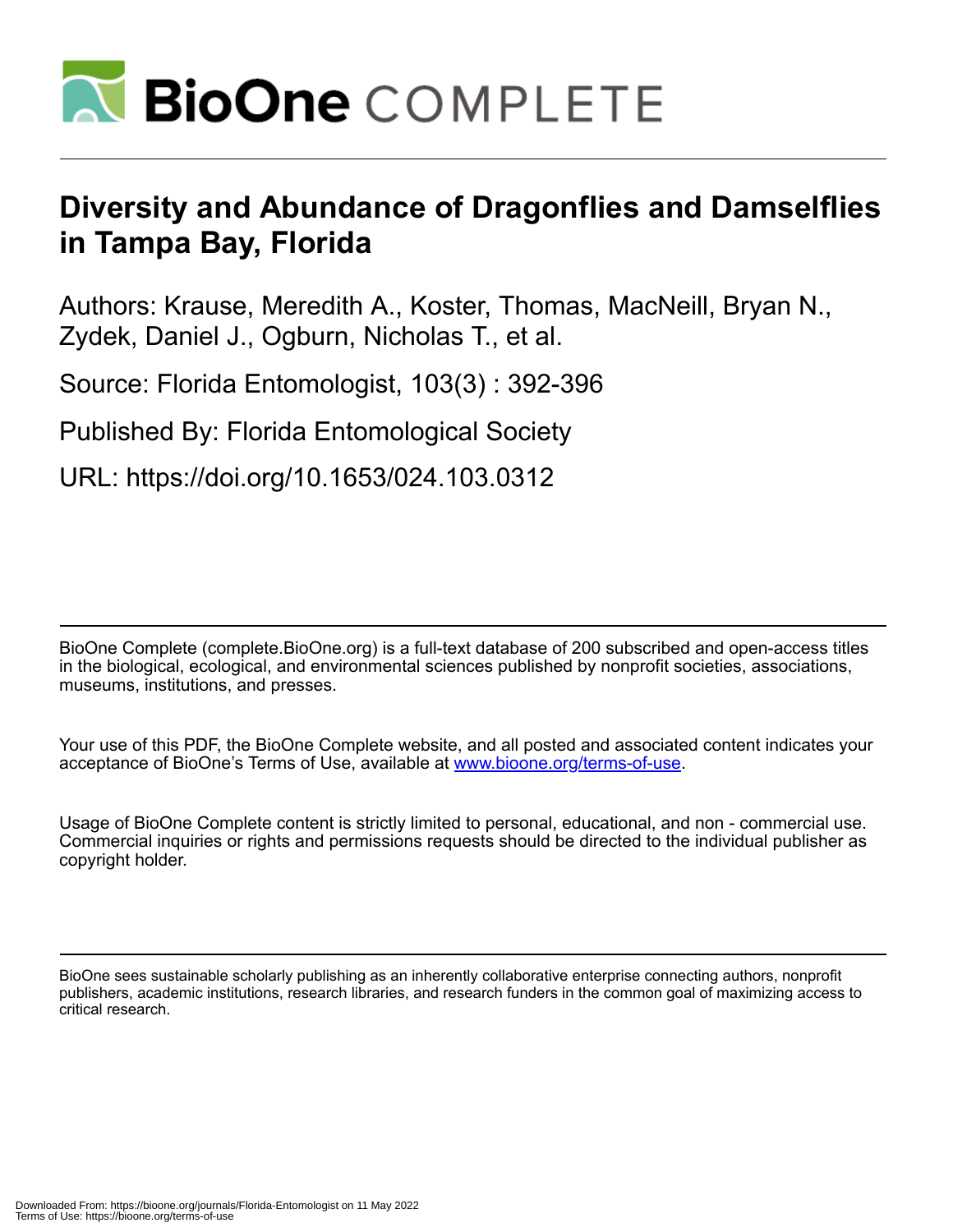# **Diversity and abundance of dragonflies and damselflies in Tampa Bay, Florida**

*Meredith A. Krause1 , Thomas Koster1 , Bryan N. MacNeill2 , Daniel J. Zydek1 , Nicholas T. Ogburn1 , Jonathan Sharpin1 , Robert Shell1 , and Marc J. Lajeunesse1,\**

#### **Abstract**

Little is known about the community of dragonflies and damselflies in Tampa Bay, Florida, USA. To address this gap, we conducted 2 longitudinal surveys of adult odonates in a natural floodplain of the Hillsborough River in 2013 and 2017. Along with abundance and species diversity, we also measured intraspecific variation in body size, sexual dimorphism, wing-cell asymmetry, and water mite ectoparasitism. Our first weekly survey from Oct 2013 to Oct 2014 sampled 327 adults (230 female, 97 male) from 8 dragonfly species, with the eastern pondhawk (*Erythemis simplicicollis* Say; Odonata: Libellulidae) representing 79% of captures, followed by the second most abundant (14%), the Florida non-native and neotropical hyacinth glider (*Miathyria marcella* Selys; Odonata: Libellulidae). Our second weekly survey from Sept to Dec 2017, which focused on both damselflies and dragonflies and captured 205 adults from 8 species, with the fragile forktail (*Ischnura posita* Hagen; Odonata: Coenagrionidae) being the most abundant with 70% of captures. Female-biased sexual size dimorphism was found in both *E. simplicicollis* and *I. posita*; however, both sexes were equally variable in size and symmetric in a meristic trait. Female and male *M. marcella* were equally variable, monomorphic, and symmetric. Combing symmetry data from each sex, only *I. posita* damselflies were asymmetric overall. Finally, we did not observe any parasitism by larval water mites in either survey. We aim to continue surveys to track seasonal and climate-driven changes in dragonfly diversity and phenology in this region.

Key Words: wing-cell asymmetry; fluctuating asymmetry; phenology; flight season; sexual size dimorphism; Odonata

#### **Resumen**

Poco se sabe sobre la comunidad de libélulas (Odonata: Libellulidae) y caballitos del diablo (Odonata: Coenagrionidae) en Tampa Bay, Florida, EE. UU. Para abordar esta falta, realizamos 2 encuestas longitudinales de odonatos adultos en una llanura de inundación natural del Río Hillsborough en el 2013 y el 2017. Junto con la abundancia y la diversidad de especies, también medimos la variación intraespecífica en el tamaño del cuerpo, el dimorfismo sexual, la asimetría de las células del ala, y el ectoparasitismo de los ácaros acuáticos. Nuestro primer sondeo semanal de octubre del 2013 a octubre del 2014, muestreó 327 adultos (230 hembras, 97 machos) de 8 especies de libélulas, con *Erythemis simplicicollis* Say (Odonata: Libellulidae) presente en el 79% de las capturas, seguido por el segundo más abundante (14%), *Miathyria marcella* Selys (Odonata: Libellulidae), una especie no nativa de la Florida. Nuestro segundo sondeo semanal desde septiembre hasta diciembre del 2017, se enfocó sobre los caballitos del diablo y las libélulas y capturó 205 adultos de 8 especies, con *Ischnura posita* Hagen (Odonata: Coenagrionidae) la especie más abundante en el 70% de las capturas. Se encontró dimorfismo sexual de tamaño sesgado hacia las hembras tanto en *E. simplicicollis* como en *I. posita*; sin embargo, ambos sexos fueron igualmente variables en tamaño y simétricos en su rasgo merístico. Las hembras y los machos de *M. marcella* fueron igualmente variables, monomórficos y simétricos. Combinando datos de simetría de cada sexo, solo *I. daita* caballitos del diablo fueron asimétricos en general. Finalmente, no observamos ningún parasitismo por los ácaros acuáticos sobre las larvas en ninguna de los sondeos. Nuestro objetivo es continuar los sondeos para rastrear los cambios estacionales y climáticos en la diversidad y fenología de las libélulas en esta región.

Palabras Claves: asimetría de células de ala; asimetría fluctuante; fenología temporada de vuelo; dimorfismo de tamaño sexual; Odonata

The phenology of many dragonflies have been shifting forward in time due to a warming climate (e.g., Hassall et al. 2007; Dingemanse & Kalkman 2008), and several geographic range expansions also have been reported (e.g., Beckemeyer 2009; McMurray & Simon 2011). Natural history surveys are key to informing the extent and rates of these trends; however, ongoing gaps in geographic information impede global assessments and predictions (Reece & McIntyre 2009). Florida is a key gap region due to its wide vertical gradient in climate that includes both the southernmost range of many north-temperate dragonflies and damselflies (Dunkle 1992), and the northernmost range of the largest group of endemic odonates found in any state or province (Dunkle & Westfall 1982). Further, despite a historically

rich tradition in reporting and documenting Florida Odonata (e.g., Davis 1921; Byers 1930; Westfall 1941; Wright 1944; Needham 1946; Westfall 1953; Paulson 1966, 2001; Daigle 1978; Dunkle 1992), regional surveys and county checklists are now uncommon. This is concerning given that since the second half of the 20th century Florida has experienced rampant urbanization, eutrophication, freshwater modification and loss (Nagy et al. 2012), taxa introductions (Frank & McCoy 1992), and is poised for considerable climate change effects (Paulson 2001).

Here we report the first longitudinal surveys of adult dragonflies and damselflies in the Tampa Bay region (Hillsborough County, Florida, USA) since 1965 (Paulson 1999). The aims of our surveys are to: (1) determine

<sup>1</sup> University of South Florida, Department of Integrative biology, Tampa, Florida 33620, USA; E-mail: meredithk@mail.usf.edu (M. A. K.), tkoster@mail.usf.edu (T. K.). dzydek@mail.usf.edu (D. J. Z.), nogburn@mail.usf.edu (N. T. O.), jsharpin@usf.edu (J. S.), rshell1@mail.usf.edu (R. S.), lajeunesse@usf.edu (M. J. L.) 2 University of Alabama, Department of Biological Sciences, Tuscaloosa, Alabama, 35487, USA, E-mail: bnmacneill@crimson.ua.edu (B. N. M.) \*Corresponding author; E-mail: lajeunesse@usf.edu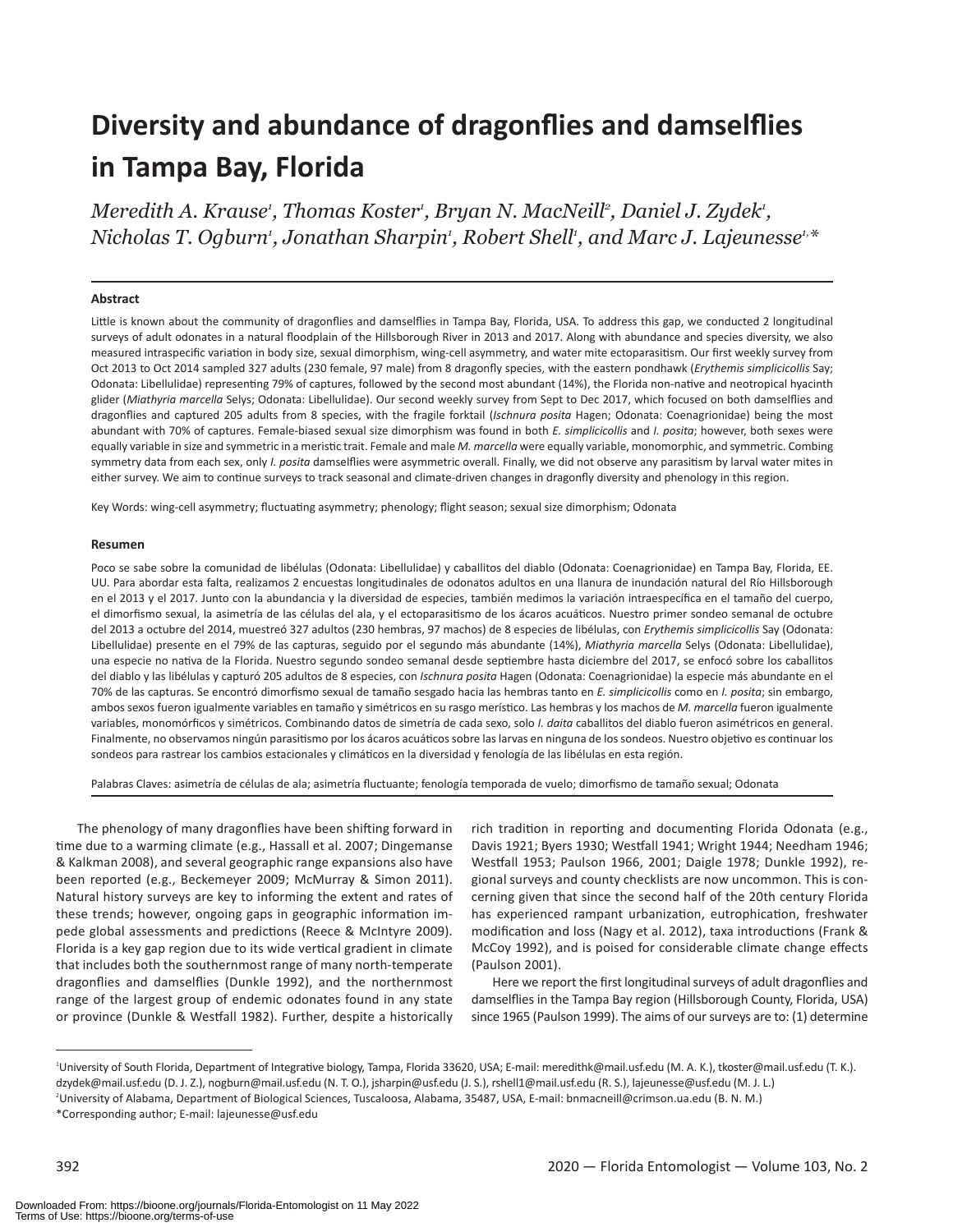#### Krause et al.: Odonata assemblages in Tampa Bay 393

the community composition in this county with a long-term goal to track shifts in phenology and range expansion among dragonflies (following Paulson 2001), and (2) report intraspecific measures of body size, fluctuating asymmetry, and parasitism. This intraspecific information is useful to provide insight on environmental stress (Daufresne et al. 2009; Gardner et al. 2011; McCauley et al. 2014), and how these stressors interact with a warming world to impact the phenology and ranges of dragonflies and damselflies (Hassall et al. 2007; Richter et al. 2008).

#### **Materials and Methods**

We conducted 2 surveys of adult dragonflies (Odonata: Anisoptera) and damselflies (Odonata: Zygoptera) at the University of South Florida Riverfront Park, Tampa, Florida, USA, located along a natural floodplain of the Hillsborough River (Hillsborough County, Florida, USA; 28.0705°N, 82.3786°W). This area is mostly fresh water wetland with hardwood hammocks, pine flatwoods, cypress domes, and open mowed recreational space for picnics, and a disc golf course. Lettuce Lake Conservation Park (97 ha) is located on the neighboring side of the river. The nearest previous survey of odonates was completed in Manatee County, Florida, USA, which is about 80 km south (i.e., Manatee River; Paulson 1966).

In our first survey, 1 individual sampled only dragonflies weekly for 1 yr (6 Oct 2013 to 5 Oct 2014) around midday (about 11:00 A.M. to 2:00 P.M.) for 1 h with a canvas sweep net. There are 2 sampling gaps in this survey: the park was closed on 20 Oct 2013, and again from 14 Dec 2013 to 6 Jan 2014. Our second survey occurred weekly from 22 Sep 2017 to 1 Dec 2017 in the late afternoon (about 3:00 P.M. to 5:00 P.M.). Here, 4 to 5 individuals sampled both dragonflies and damselflies for 25 min using canvas sweep nets, butterfly nets, and scoop nets. There are 4 sampling gaps in this second survey: 29 Sep 2017, 3 Nov 2017, 10 Nov 2017, and 24 Nov 2017. Finally, all captured odonates were placed into coin envelopes or jars marked with date and time, then then transported back to the University of South Florida for −10 °C freezer preservation.

Species and sex of each preserved specimen were identified following Garrison et al. (2006), Beckemeyer (2009), and Paulson (2011). As a surrogate of body size (Serrano-Menanes et al. 2008), the distance from nodus to pterostigma of left forewings was measured with digital calipers (± 0.02 mm; Pittsburgh item #93293, Carmarillo, California, USA). We estimated sexual size dimorphism in mean body size (mm) of each sex using linear regression models *Z*tests ( $α = 0.05$ ), and when possible, we used linear mixed models to control for sampling effects between our 2 surveys (by treating survey identity as a random effect). Finally we compared the variance in body sizes with *F*-tests (assuming the ratio of the variances of males and females as one). Linear regression models analyses were performed in base R (R Core Team 2013) and linear mixed models with the lmer() function of the lme4 R package (Bates et al. 2015).

Following Lajeunesse (2007), wing-cell asymmetry was measured as the difference in wing-cell counts between the right and left forewings, where wing-cells were counted from nodus to pterostigma using a 10× loupe. To calculate and compare asymmetry frequency among individuals, a mixed-effect logistic regression model (with logit function) was implemented with the glmer() function of the lme4 package. This model included survey identify as a random-factor to control for sampling differences among the 2 surveys. A *Z*-test from a logistic model including a parity offset was used to test whether the ratio of asymmetric and symmetric individuals deviate from an equal frequency of observation between asymmetric and symmetric odonates (i.e., parity = 0.5). Finally, the

ratio of asymmetric individuals and 95% confidence intervals were first estimated with the predicted values from the logistic model using the glht() function from the multcomp R package (Hothorn et al. 2014), and then using the inv.logit() function (generalized inverse logit function) from gtools R package (Warnes et al. 2013) to back-transform the 95% confidence intervals into a non-logged ratio scale.

#### **Results**

#### SPECIES RICHNESS, ABUNDANCE, AND FLIGHT SEASON

In total, 532 dragonflies and damselflies from 12 species (9 dragonflies, 3 damselflies) were sampled (Table 1). Four of the 9 dragonfly species sampled in our first survey (*N* = 327) were not recaptured in our second, but our second survey (*N* = 205) included a previously unsampled species (little blue dragonlet, *Erythrodiplax minuscula* Rambur; Odonata: Libellulidae). Finally, all damselflies captured in our second survey were forktails (Odonata: Coenagrionidae).

The most abundant dragonfly species at our site was the eastern ponkhawk (*Erythemis simplicicollis* Say; Odonata: Libellulidae), making up 49.8% of all captures (*N* = 265) and 81% from our first survey, which focused primarily on dragonflies (Table 1). Based on samples from both surveys, its estimated flight season is from 13 Apr to 13 Oct (Fig. 1), which matches very closely the typical rainy season in the Tampa Bay area (May to Nov). The second most abundant dragonfly, the non-Florida native hyacinth glider (*Miathyria marcella* Selys; Odonata: Libellulidae), represented 12% of all captures (*N* = 64). Its flight season appears bivoltine (Fig. 1), with a short season occurring at the beginning of the rainy season (30 Mar–18 May) and a second near the end (21 Aug–20 Sep). The third most abundant was the red saddlebags (*Tramea onusta* Hagen; Odonata: Libellulidae; *N* = 11) with a short flight season near the end of the rainy season (21 Sep-1 Dec). Finally in rank order of abundance, the following species represented only 3% of all captures: *Pachydiplax longipennis* Burmeister (Odonata: Libellulidae; *N* = 7; flight season: 7 Jul–22 Aug), *Phanogomphus minutus* Rambur (formerly *Gomphus minutus*; Odonata: Gomphidae; *N* = 3), *Celithemis eponina* Drury (Odonata: Libellulidae; *N* = 2), *E. minuscula* (Odonata: Libellulidae; *N* = 2), *Aphylla williamsoni* Gloyd (Odonata: Gomphidae; *N* = 1), and *Pantala flavescens* Fabricius (Odonata: Libellulidae; *N* = 1).

Among the damselflies surveyed, the most abundant was the fragile forktail (*I. posita*; Odonata: Coenagrionidae; *N* = 144), which were sampled the entire span of our second survey (22 Aug 22–1 Dec; Fig. 1). Finally, we captured few citrine forktails (*Ischnura hastata* Say; Odonata: Coenagrionidae; *N* = 4) and Rambur's forktails (*Ischnura ramburii* Selys; Odonata: Coenagrionidae; *N* = 1).

#### BODY SIZE VARIABILITY

Because of the low number of captures for most species, we were only able to assess sexual size dimorphism in 3 species (Table 1). Combining data from both surveys, there was female-biased sexual size dimorphism in both *E. simplicicollis* (linear regression models by sex: *t* = −7.04; *P* < 0.001; *N* = 264; female mean wing-length: 15.18; SD = 0.73; *N* = 184; male mean wing-length: 14.53; SD = 0.55; *N* = 80), and *I. posita* (linear regression models by sex: *t* = −7.29; *P* < 0.001; *N* = 133; female mean wing-length: 8.39; SD = 1.067; *N* = 79; male mean wing-length: 7.12; SD = 0.85; *N* = 54). Comparing body size variability between sexes, there were no differences in wing-length variances for *E. simplicicol-*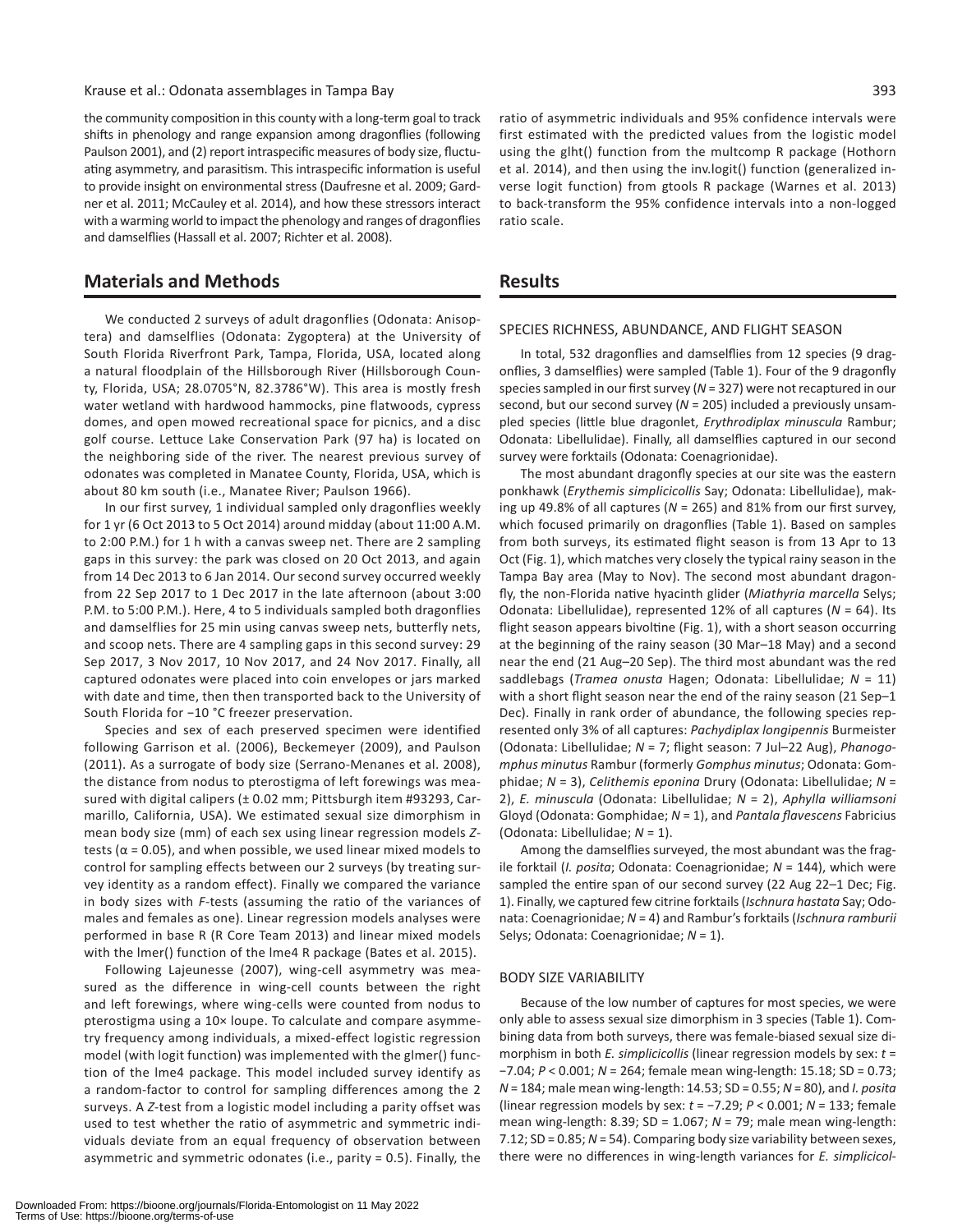**Table 1.** Summary of two odonate surveys in Tampa Bay (Florida, USA). In rank order of capture abundance (TOTAL SAMPLED), odonates are grouped by infraclass (INF) as Zygoptera (Z) or Anisoptera (A), and sex. Wing-size and wing-cell fluctuating asymmetry is reported here as the proportion of asymmetric individuals and their lower (L) and upper (U) 95% confidence intervals (CI) were estimated using the Clopper & Pearson (1934) method. Sample sizes (*N*) of measurements differ from capture numbers due to wing damage during transport and preservation.

|                                            |     |              |                | Wing-length (mm)                 |           |                  | Fluctuating asymmetry |                  |
|--------------------------------------------|-----|--------------|----------------|----------------------------------|-----------|------------------|-----------------------|------------------|
| Species                                    | Inf | Sex          | Total sampled  | Mean                             | SD        | $\boldsymbol{N}$ | Prop. [95% CI]        | $\boldsymbol{N}$ |
|                                            |     |              |                | Survey 6 Oct 2013 to 5 Oct 2014  |           |                  |                       |                  |
| Erythemis simplicicollis (Say, 1839)       | Α   | $\mathsf{P}$ | 180            | 15.12                            | 0.6       | 178              | $0.51$ [0.44, 0.59]   | 178              |
|                                            |     | 8            | 80             | 14.54                            | 0.55      | 80               | $0.49$ [0.37, 0.60]   | 80               |
| Miathyria marcella (Selys in Sagra, 1857)  | Α   | $\mathsf{P}$ | 32             | 14.06                            | 0.5       | 31               | $0.41$ [0.24, 0.59]   | 31               |
|                                            |     | 8            | 14             | 14.31                            | 0.6       | 14               | 0[0, 0.23]            | 14               |
| Tramea onusta Hagen, 1861                  | Α   | $\mathsf{P}$ | 8              | 19.02                            | 0.38      | 8                | $0.5$ [0.16, 0.84]    | 8                |
|                                            |     | 8            | 2              | 18.90                            | 0.99      | 2                | 1[0.16, 1]            | 2                |
| Pachydiplax longipennis (Burmeister, 1839) | Α   | $\mathsf{P}$ | $\overline{4}$ | 12.55                            | 1.33      | 4                | $0.25$ [0.01, 0.81]   | 4                |
| Phanogomphus minutus (Rambur, 1842)        | Α   | ¥            | 3              | 11.20                            | 0.26      | 3                | 1[0.29, 1]            | 3                |
| Celithemis eponina (Drury, 1773)           | Α   | $\mathsf{P}$ | $\overline{2}$ | 13.45                            | 1.2       | $\overline{2}$   | $0.5$ [0.01, 0.99]    | $\overline{2}$   |
| Aphylla williamsoni (Gloyd, 1936)          | Α   | 8            | $\mathbf{1}$   | 17.20                            | <b>NA</b> | $\mathbf{1}$     | 1[0.03, 1]            | 1                |
| Pantala flavescens (Fabricius, 1798)       | Α   | $\mathsf{Q}$ | $\mathbf{1}$   | 16.20                            | <b>NA</b> | 1                | 0[0, 0.97]            | $\mathbf{1}$     |
|                                            |     |              |                | Survey 22 Sep 2017 to 1 Dec 2017 |           |                  |                       |                  |
| Ischnura posita (Hagen, 1861)              | Z   | ¥            | 85             | 8.39                             | 1.07      | 73               | $0.43$ [0.33, 0.55]   | 73               |
|                                            |     | 8            | 59             | 7.12                             | 0.85      | 47               | $0.61$ [0.47, 0.73]   | 47               |
| Ischnura hastata (Say, 1839)               | Z   | ¥            | 3              | 9.05                             | 1.48      | 3                | $0.33$ [0.01, 0.91]   | 3                |
|                                            |     | 8            | 1              | 6.91                             | <b>NA</b> | $\mathbf{1}$     | 1[0.03, 1]            | $\mathbf{1}$     |
| Ischnura ramburii (Selys, 1850)            | Ζ   | $\mathsf{P}$ | $\mathbf{1}$   | 10.43                            | <b>NA</b> | $\mathbf{1}$     | $0.47$ [0.23, 0.72]   | $\mathbf{1}$     |
| Miathyria marcella (Selys in Sagra, 1857)  | A   | $\mathsf{P}$ | 17             | 12.94                            | 1.95      | 16               | 0[0, 0.97]            | 16               |
|                                            |     | 8            | $\mathbf{1}$   | 16.91                            | <b>NA</b> | $\mathbf{1}$     | $0.4$ [0.05, 0.85]    | 1                |
| Erythemis simplicicollis (Say, 1839)       | Α   | $\mathsf{P}$ | 5              | 17.26                            | 1.71      | 5                | $0.33$ [0.01, 0.91]   | 5                |
| Pachydiplax longipennis (Burmeister, 1839) | Α   | $\mathsf{P}$ | 3              | 15.09                            | 1.9       | $\overline{2}$   | $0.5$ [0.01, 0.99]    | $\overline{2}$   |
| Erythrodiplax minuscula (Rambur, 1842)     | A   | 8            | 2              | 12.34                            | 2.45      | $\mathbf{1}$     | 1[0.03, 1]            | $\mathbf{1}$     |
| Tramea onusta Hagen, 1861                  | Α   | $\mathsf{P}$ | $\mathbf{1}$   | 21.9                             | <b>NA</b> | $\mathbf{1}$     | $0.43$ [0.33, 0.55]   | 1                |

*lis* (variance *F*-test = 1.178; df = [178, 79]; *P* = 0.411; variance ratio = 1.178; 95% confidence intervals = [0.797, 1.694]), or *I. posita* (variance *F*-test = 1.58; df = [78, 53]; *P* = 0.08; variance ratio = 1.575; 95% confidence intervals = [0.946, 2.561]).

In contrast, *M. marcella* dragonflies had male-biased sexual size dimorphism (linear regression models by sex: *t* = −2.24; *P* = 0.029; *N* = 47; female mean wing-length: 13.68; SD = 1.297; *N* = 32; male mean wing-length: 14.48; SD = 0.887; *N* = 15). However, we caution that this overall male-biased sexual size dimorphism is inconsistent among our 2 surveys (Table 1; linear regression models by Sex: *F* = 6.21; df = 1; *P* = 0.0156; Survey: *F* = 6.51; df = 1; *P* = 0.0133; Sex by Survey: *F* = 10.03; df = 1; *P* = 0.002), and when accounting for this variability using a mixed-model, *M. marcella* dragonflies were sexually monomorphic (linear mixed models by Sex with Survey as random factor: *t* = 1.74;  $P = 0.088$ ). Finally, there were no differences among the wing-length variances between females and males (variance *F*-test = 2.14; df = [46, 14]; *P* = 0.122; variance ratio = 2.14; 95% confidence intervals = [0.807, 4.634]).

#### FLUCTUATING ASYMMETRY

Again, only 3 species had enough samples to adequately compare and contrast fluctuating asymmetry of a meristic trait (i.e., wing-cell counts; Table 1). In aggregate, and treating survey identify as a random-effect in mixed-model analyses, male and female *E. simplicicollis* were equally symmetric (GLMM contrast by sex: *Z* = −0.31; *P* = 0.757; females fluctuating asymmetry = 0.508; confidence intervals = [0.426, 0.590]; *N* = 183; males: fluctuating asymmetry = 0.487; confidence intervals =  $[0.366, 0.611]$ ;  $N = 80$ ), and also when assessing symmetry

0.951; fluctuating asymmetry = 0.502; confidence intervals = [0.442, 0.562]; *N* = 263). Male *M. marcella* were more symmetric than females (GLMM contrast by sex: *Z* = −2.09; *P* = 0.037; females fluctuating asymmetry = 0.404; confidence intervals = [0.259, 0.569]; *N* = 47; males: fluctuating asymmetry = 0.067; confidence intervals = [0.007, 0.42]; *N* = 15), and this pattern remained overall when combining sexes (GLMM for *M. marcella*: *Z* = −2.73; *P* = 0.006; fluctuating asymmetry = 0.323; confidence intervals = [0.219, 0.448]; *N* = 62). Finally, there is inadequate evidence to conclude differences in symmetry among *I. posita* sexes (GLMM contrast by sex: *Z* = 1.82; *P* = 0.069; females fluctuating asymmetry = 0.342; confidence intervals = [0.231, 0.475]; *N* = 73; males: fluctuating asymmetry = 0.511; confidence intervals = [0.352, 0.667]; *N* = 47); however, overall when combining sexes the species was asymmetric (GLMM for *I. posita*: *Z* = −1.99; *P* = 0.046; fluctuating asymmetry = 0.408; confidence intervals = [0.324, 0.498]; *N* = 120). WATER MITE PARASITISM

overall by combining sexes (GLMM for *E. simplicicollis*: *Z* = 0.06; *P* =

Ectoparasitic water mites were not found on any dragonfly or damselfly in either survey.

#### **Discussion**

Similar to Paulson's (1966) observations, many of our estimated flight times indicate clear seasonality in Odonata activity in the Tampa Bay area, with either low abundance or absence during the coldest periods during the dry season (i.e., Nov–Mar). Tampa Bay is located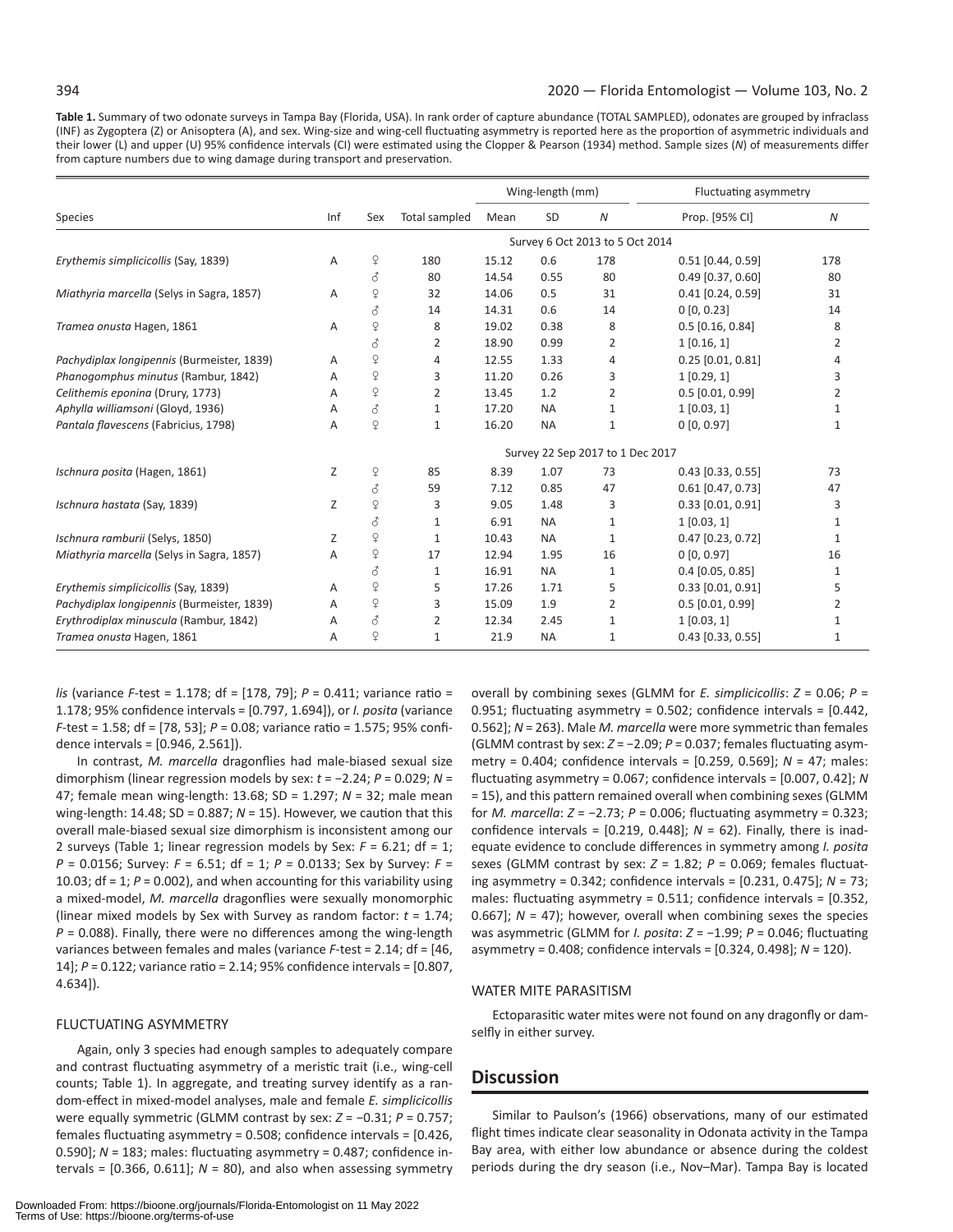#### Krause et al.: Odonata assemblages in Tampa Bay 395



**Fig. 1.** Capture dates of 12 odonate species captured between Oct 2013 to Oct 2014 (top panel), and again from Sep 2017 to Dec 2017 (bottom panel) in the University of South Florida's Riverfront Park in Tampa, Florida, USA. Dashed lines indicate the start and end of surveys, and shaded areas indicates the typical wet season. Blocks indicate the wk when individuals were captured; spaces without blocks indicate periods when no individuals were captured.

at the southernmost frost point of the state (about 27.9506°N). Below this frost line, Odonata may have flight seasons yr round (Paulson 1999); however in Tampa Bay, there is still a high risk of at least 1 frost (0 °C) per dry season. In fact, our first survey experienced 0 °C on 7 Jan. This frost may explain the bivoltine flight time of the Neoptropical *M. marcella* (Fig. 1), because frost would have killed both adults and the invasive plant that nymphs use as habitat (the common water hyacinth, *Eichhornia crassipes* (Mart.) Solms (Commelinales: Pontederiaceae) (Beckemeyer 2009). The common water hyacinth is present at our site, but abundance has not been tracked for seasonal changes. Beginning in Mar and the start of the rainy season, the first dragonfly species to emerge were *M. marcella* and *E. simplicicollis* (Fig. 1), then later in the summer (about Jul), *C. eponina*, *P. longipennis*, and *A. williamsoni* emerged. The only species captured throughout the entire wet season until Oct was *E. simplicicollis*. Finally, the skimmer *T. onusta* emerged briefly in late fall (as also described by Paulson 1966), along with the second emergence of *M. marcella* (Fig. 1). Our second survey was too brief to estimate flight times of damselflies.

Odonates may indicate aquatic and terrestrial environmental health because of their semi-aquatic life cycles (Bustos-Baez & Frid 2003; Bybee et al. 2016), and because their body size and fluctuating asymmetry may be used as surrogates of environmental stress (Jentzsch et al. 2003). This includes sexual size dimorphism because environmental stress or change can differentially impact nymph growth between females and males (Baker 1986). There was some variability in these traits among the odonates we surveyed. We found that fe-

male *E. simplicicollis* were larger, but not more variable than males in forewing-length, which confirms other reports of female-biased sexual size dimorphism based on body-length (McVey & Smittle 1984) and

wing-loading (mg per cm<sup>2</sup>; Locklin & Vodopich 2010). Female-biased sexual size dimorphism also was found among *I. posita* damselflies; however, size data for this species is limited, but Serrano-Meneses et al. (2008) reported this species as slightly male-biased. Likewise we could not find reports of sexual size dimorphism for *M. marcella* dragonflies; however, we found them to be monomorphic. We did not find differences in symmetry in either sex for *E. simplicicollis*, *I. posita*, or *M. marcella*; however, when combining data from each sex, *I. posita* damselflies were asymmetric*.* However, it is difficult to assess whether this asymmetry has functional importance at this site without clear stressors to link this asymmetry.

Following Lajeunesse (2007), the primary environmental stressor we aimed to measure was larval water mite parasitism; however, we did not capture any parasitized odonates at our site. Many of these species do have reports of water mite parasitism; for example, see Mitchell (1961) for *E. simplicicollis*; Botman et al. (2002) and Mlynarek et al. (2013) for *I. posita*; and Rodrigues et al. (2013) for *M. marcella* water mite parasitism within its native range (Brazil). Water mites are found in almost every type of freshwater habitat, but uncommonly in marine or brackish water (Wolcott 1905), and there are several permanent and temporary fresh water sources near our site. Our sampling site is located on the banks of the Hillsborough River which empties into Tampa Bay, and its salinity can fluctuate with the tides. However, this fluctuation is unlikely to affect water mite activity in our river section, which is over 32.2 km (20 miles) upriver from the mouth, and separated by the Hillsborough River Reservoir dam. Our sampling site also has several ephemeral ponds and swamp land that can dry up during the dry season (about 1 km); however, we sampled only near the river's edge since 23 Apr 2015, when 1 parasitized *I. posita* damselfly